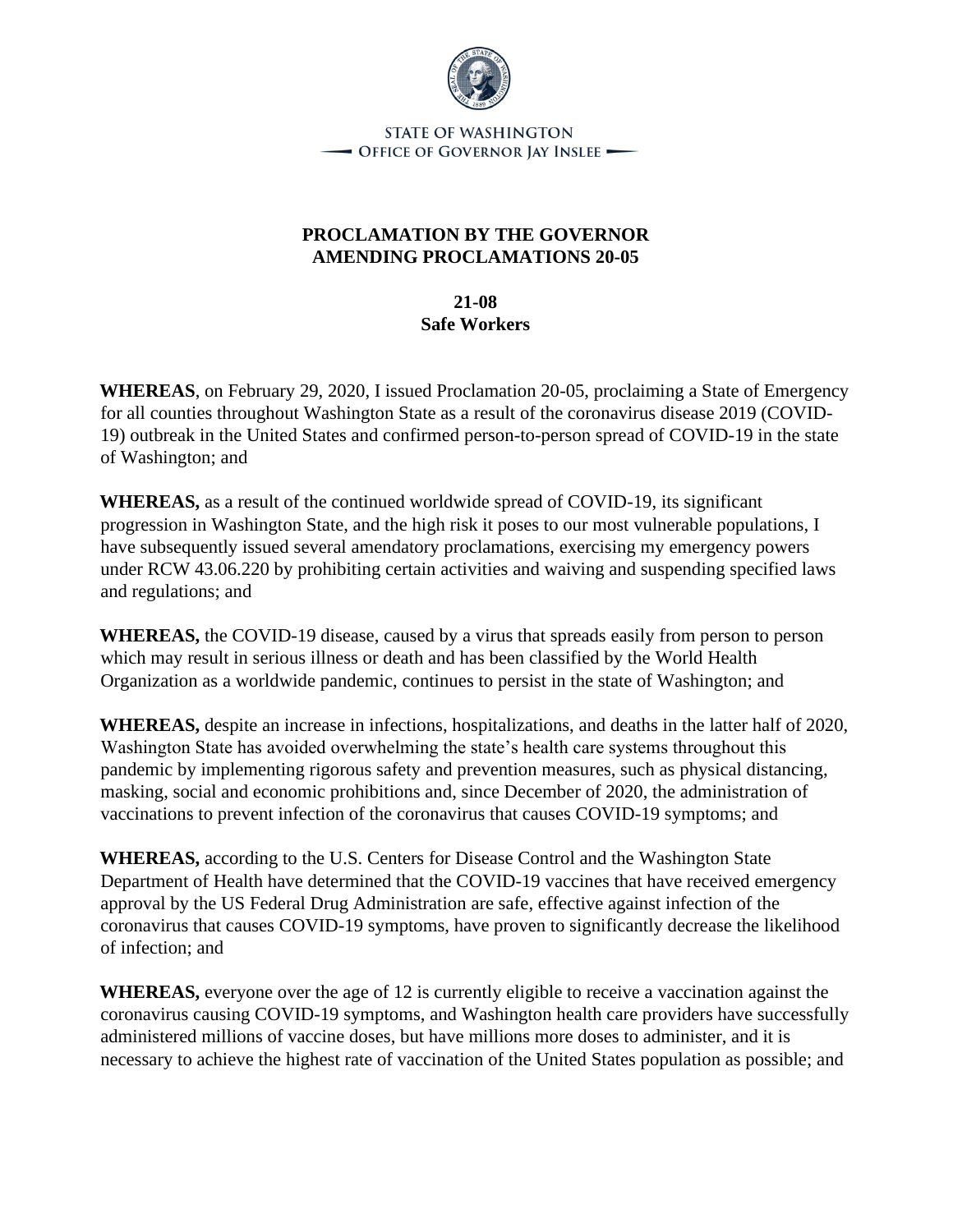**WHEREAS,** certain workers are exempt from the state Minimum Wage Act and as a result lack employment protections afforded others under the state's paid sick leave laws (RCW) [49.46](https://app.leg.wa.gov/rcw/default.aspx?cite=49.46) and [WAC 296-128\)](https://app.leg.wa.gov/wac/default.aspx?cite=296-128), and

**WHEREAS,** further, workers covered by the state's paid sick leave laws may have exhausted all accrued paid time and may face continued employment disruptions as a result of COVID-19 related quarantine, isolation or vaccination, and

**WHEREAS,** the U.S. President announced he is working to create a paid leave program for time spent receiving and recovering from a COVID-19 vaccination and the Centers for Disease Control recommend that employers develop plans to facilitate worker vaccinations; and

**WHEREAS**, the Washington State Department of Health continues to maintain a Public Health Incident Management Team in coordination with the State Emergency Operations Center and other supporting state agencies to manage the public health aspects of the incident; and

**WHEREAS**, the Washington State Military Department Emergency Management Division, through the State Emergency Operations Center, continues to coordinate resources across state government to support the Department of Health and local health officials in alleviating the impacts to people, property, and infrastructure, and continues to coordinate with the Department of Health in assessing the impacts and long-term effects of the incident on Washington State and its people.

**NOW, THEREFORE**, I, Jay Inslee, Governor of the state of Washington, as a result of the abovenoted situation, and under RCW 38.08, 38.52, and 43.06, do hereby proclaim: that a State of Emergency continues to exist in all counties of Washington State; that Proclamation 20-05 and all amendments thereto remain in effect and, pursuant to RCW 43.06.220(1)(h), I hereby amend Proclamation 20-05 to prohibit employers from taking employment action against workers as detailed below. This prohibition takes effect immediately and shall remain in effect until the end of the state of emergency unless otherwise terminated.

**FURTHERMORE**, based on the above situation and under the provisions of RCW 43.06.220(1)(h) to help preserve and maintain life, health, property or the public peace, I hereby prohibit any employer operating within Washington State from taking any adverse employment action against a worker as a result of the worker engaging in any of the following qualifying events:

- 1) Receiving the COVID-19 vaccination;
- 2) Taking a reasonable period of time off, whether unpaid, paid, or otherwise available through the employment arrangement,
	- (a) To receive the COVID-19 vaccination; or
	- (b) To recover from side effects of the vaccine.
- 3) Taking time off, whether unpaid, paid, or otherwise available through the employment arrangement, when the worker is:
	- (a) Subject to a federal, state, or local quarantine or isolation order related to COVID-19;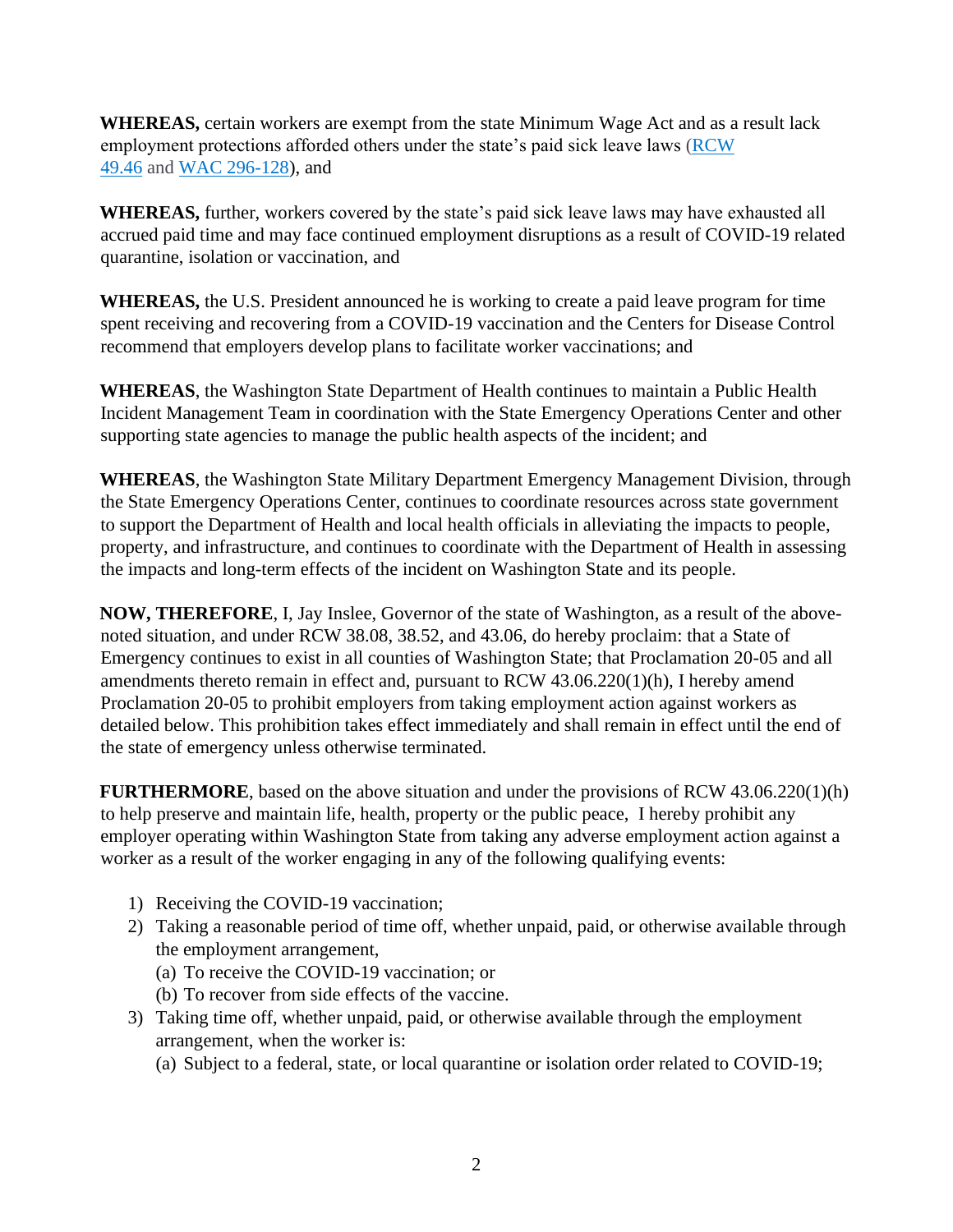- (b) Advised by a health care official or provider to self-quarantine or self-isolate due to concerns related to or a positive diagnosis of COVID-19; or
- (c) Experiencing COVID-19 symptoms and is seeking a medical diagnosis or treatment.

"Worker" means any individual employed by an employer. "Employ" means to engage, suffer, or permit to work. "Employer" includes any individual, partnership, association, corporation, business trust, or any person or group of persons acting directly or indirectly in the interest of an employer in relation to a worker.

An "adverse employment action" means any action taken or threatened by an employer against an employee for engaging in any of the above qualifying events, which may include, but is not limited to:

- 1) Terminating, suspending, demoting, or denying a promotion;
- 2) Denying the worker the worker's choice of any available paid leave provided by existing state laws, a collective bargaining agreement, or employer policy to cover the qualifying event, unless otherwise allowed by existing federal or state leave laws;
- 3) Denying unpaid leave to the worker if the worker does not have any paid leave available to cover the qualifying event, unless otherwise allowed by existing federal or state leave laws;
- 4) Denying use of, or delaying payment for, paid leave, wages, or other amounts owed to the worker;
- 5) Reducing the number of work hours for which the employee is scheduled;
- 6) Altering the employee's preexisting work schedule;
- 7) Reducing the employee's rate of pay; and
- 8) Threatening to take, or taking action, based upon the immigration status of an employee or an employee's family member.

Nothing in the proclamation should be read to interfere with an employer's existing payroll practices and attendance policies, except for any terms that result in adverse employment action under the terms of this proclamation.

I again direct that the plans and procedures of the *Washington State Comprehensive Emergency Management Plan* be implemented throughout state government. State agencies and departments are directed to continue utilizing state resources and doing everything reasonably possible to support implementation of the *Washington State Comprehensive Emergency Management Plan* and to assist affected political subdivisions in an effort to respond to and recover from the COVID-19 pandemic.

I continue to order into active state service the organized militia of Washington State to include the National Guard and the State Guard, or such part thereof as may be necessary in the opinion of The Adjutant General to address the circumstances described above, to perform such duties as directed by competent authority of the Washington State Military Department in addressing the outbreak. Additionally, I continue to direct the Department of Health, the Washington State Military